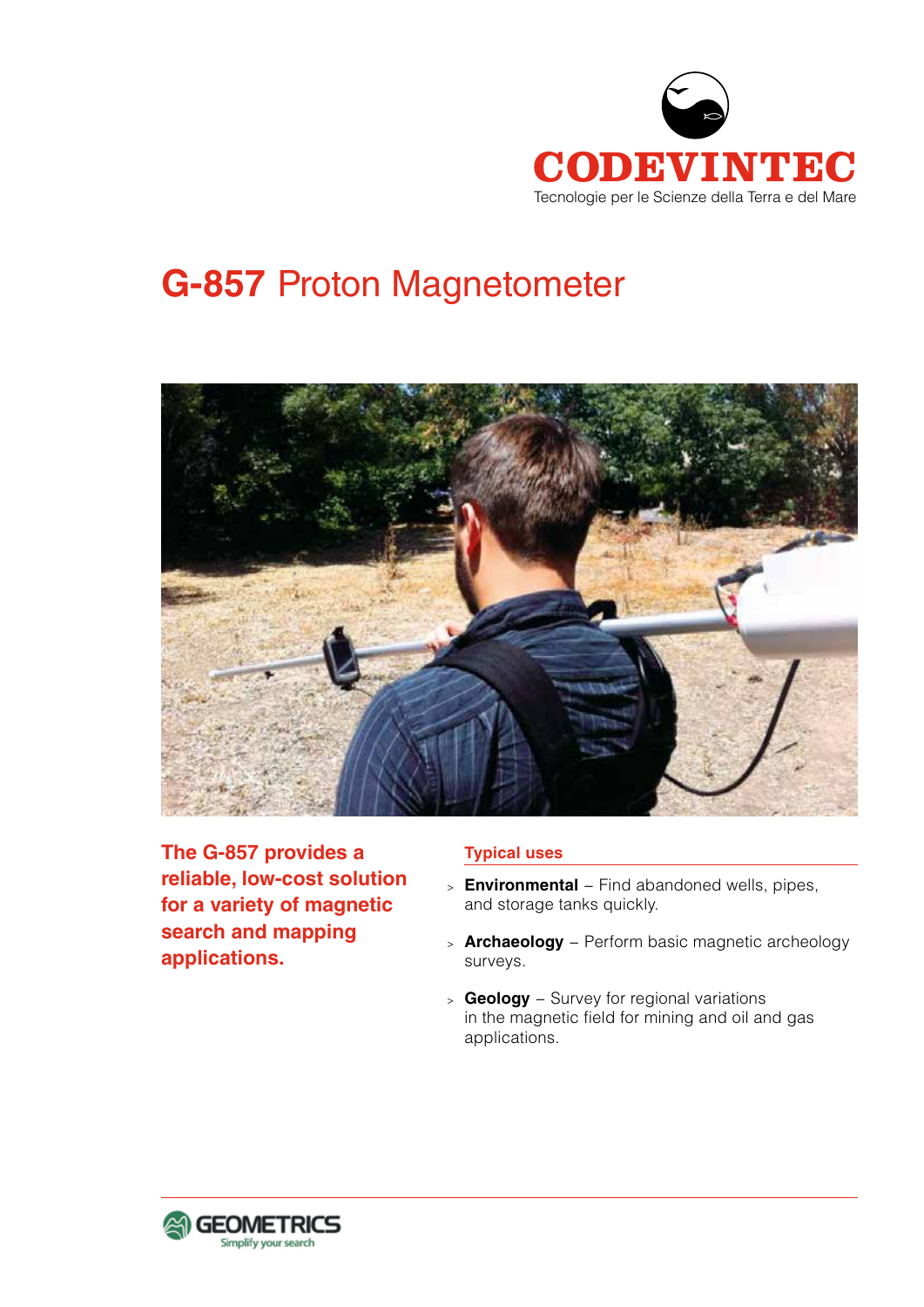

# **G-857** – Magnetometer

Single keystroke operation means the G-857 can be operated by non-technical field personnel and used in teaching environments. Utilizing the well-established proton precession method, the system allows for accurate measurements to be made with virtually no dependence upon variables such as sensor orientation, temperature or location.

The automated cycling option with long sensor cable and external power connection allows the G-857 to be used as a base station instrument for the measurement of diurnal changes in the Earth's magnetic field. Optional GPS allows data to be stamped with time and Latitude/Longitude positions. Quickly and easily upload GPX waypoint survey routes to the GPS for in-field navigation using MagMap software. If you're looking for a basic low-cost magnetometer with base station configurations, the G-857 Proton Magnetometer is the instrument of choice.

#### **Features and benefits**

#### <sup>&</sup>gt; **Versatile**

Use as a single sensor magnetometer, vertical gradiometer, or base station for diurnal corrections.

<sup>&</sup>gt; **Economically Priced**

Great for academic settings, small companies, or personal hobbies, as well as professionals in the oil and gas industry.

<sup>&</sup>gt; **Great for Any Application**

Well suited for mapping geological structures, mineral exploration, and search for industrial, environmental, or archaeological targets.

<sup>&</sup>gt; **Easy to Operate** 

Designed for use by experienced and non-skilled personnel.

- <sup>&</sup>gt; **Rugged Weatherproof Construction**  Works in extreme weather and temperatures.
- <sup>&</sup>gt; **Optional Integrated GPS with In-Field Steering**  Data points can be stamped with GPS position and time.



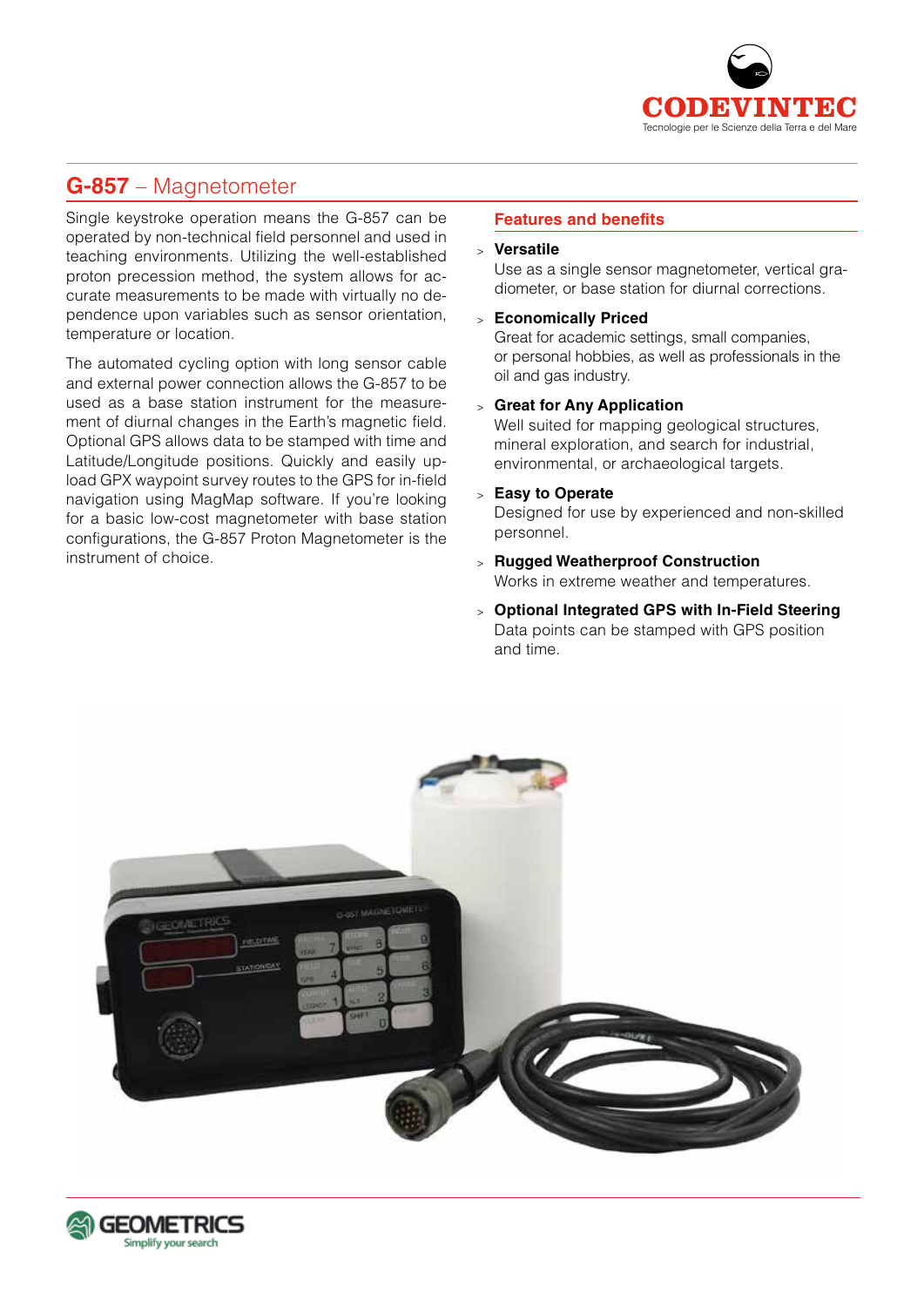

# **MagMap** – Processing Software for Magnetometer Survey Data



MagMap™ Data Review Screens

This powerful Windows program provides basic data processing filters for quick analysis of magnetic, Ohm-Mapper, and EM61 data. MagMapTM facilitates data download from Geometrics magnetom-eters, applies diurnal correction upon export, and generates 2D/3D color contour plots and shaded relief maps.

This program also offers full GPS support with UTM conversion, sensor-GPS antenna offset computation as well as GPS file integration with basic magnetic data.

Erroneous data due to spikes can be eliminated with the despik-ing function by using a user-selectable maximum and minimum window to cut the data outside of this range. Dropouts due to entering a dead zone or loss of signal can be removed entirely or interpolated to estimate the actual values.

The magnetic data collected can be checked for accuracy either as a complete profile of the survey, with each transect stitched together, or on a line-by-line basis. The zooming feature focuses the window on a point of interest and helps determine the validity of a series of readings.

The time, date, and magnetic readings can be seen in the bottom panel for reference. Data can be shown for each individual magnetometer, both sensors on the same plot to examine consistency, or as a pseudogradient.

## **Features**

- <sup>&</sup>gt; **Runs on Windows XP, 7, 8 and Newer** Multicore Multi-tasking operating systems.
- <sup>&</sup>gt; **Prompts Automatic Data Download** from Geometrics Magnetometers.
- <sup>&</sup>gt; **Quickly View Color Contour Maps** within a few clicks after data download.
- <sup>&</sup>gt; **Process EM Data** in the same program as the magnetometer data such as from the OhmMapper<sup>™</sup> or EM61.
- <sup>&</sup>gt; **Fix Operator Errors** by manually deleting points, lines, or shifting them to the correct position.
- <sup>&</sup>gt; **Remove Erroneous Data** with Despiking, Destriping and "Remove Dropouts" features
- <sup>&</sup>gt; **Correct GPS Positions** by performing a sensor-
- <sup>&</sup>gt; to-GPS offset correction
- <sup>&</sup>gt; **Merge GPS and Magnetic Data Files** which do not already contain GPS positions.
- <sup>&</sup>gt; **Constant Updates** feature automatically checks Geometrics FTP site for newer releases of the program each time the program is opened.



Correcting GPS Data for Offsets

#### **Analog components**

MagMap also downloads data from the OhmMapper and can create 2D image plots showing differences in the resistivity of the survey area. Using multiple receivers for a survey also allows you to create multiple depth slices to see how the resistivity changes at different depths, as well as creating vertical profiles of a transect. GPS offsets can be incorporated to properly position the resistivity data.